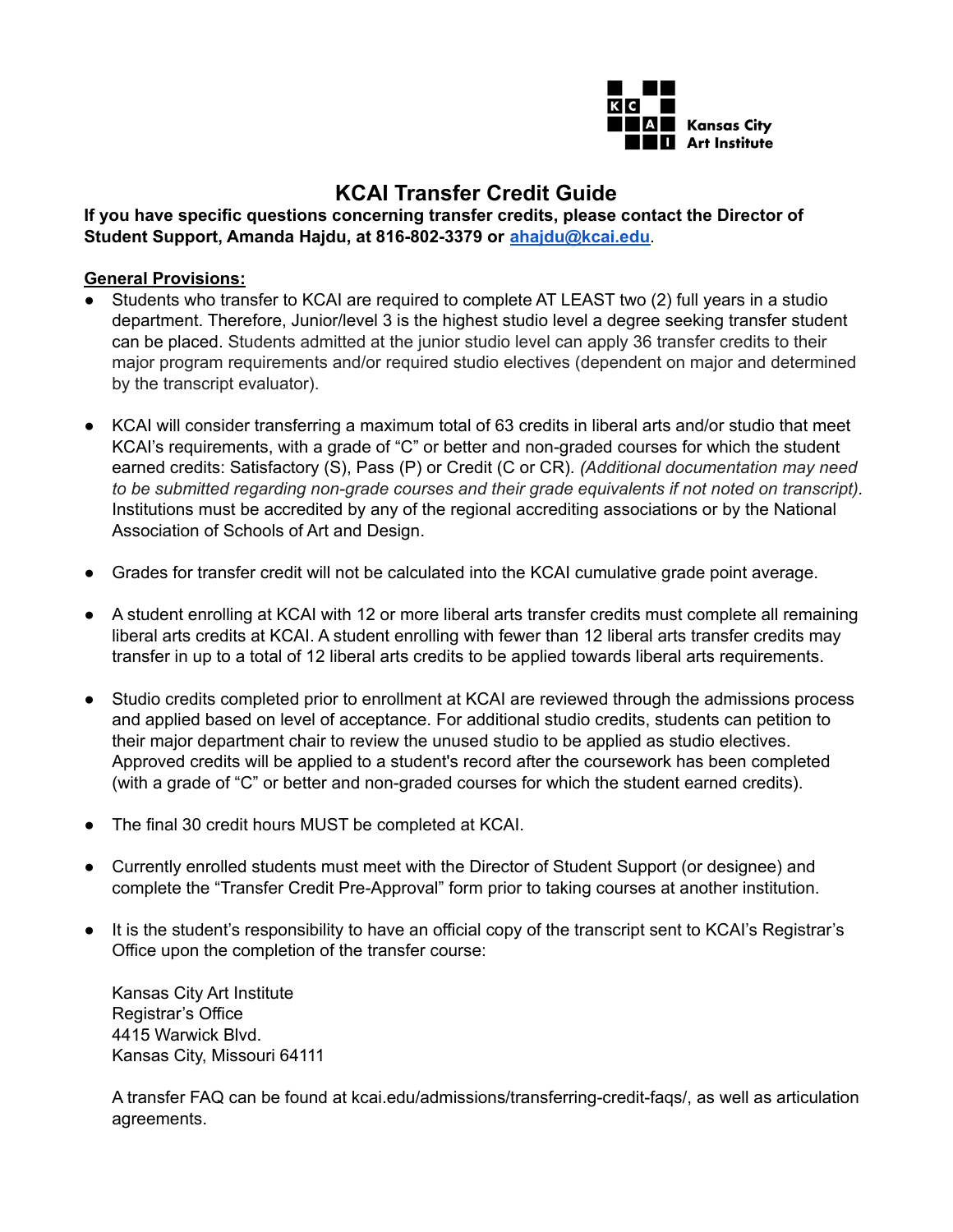

# **KCAI BFA Requirements**

| <b>Total Hours Required for BFA degree:</b>                      | 78<br>Studio<br>Liberal Arts<br>42<br>Open Electives<br>$\frac{6}{126}$                                                                                                                                                                                                                                                                    |   |
|------------------------------------------------------------------|--------------------------------------------------------------------------------------------------------------------------------------------------------------------------------------------------------------------------------------------------------------------------------------------------------------------------------------------|---|
| <b>Studio hours include:</b>                                     | Foundation<br>18<br>Upper level studio (major)<br>60                                                                                                                                                                                                                                                                                       |   |
|                                                                  | 78                                                                                                                                                                                                                                                                                                                                         |   |
| Liberal Arts hours include:                                      | History of Art I/Art Historical Studies I<br>3<br>History of Art II/Art Historical Studies II 3<br>First-Year Seminar/Writing Seminar<br>3<br>History of Thought I/Critical Studies I<br>3<br>History of Thought II/Critical Studies II<br>3<br><b>Upper Division Art History</b><br>9<br>3<br>History<br>3<br>Literature/Creative Writing |   |
|                                                                  | 3<br>Philosophy                                                                                                                                                                                                                                                                                                                            |   |
|                                                                  | Social Science/Science<br><b>Liberal Arts Electives</b><br>$\frac{6}{42}$                                                                                                                                                                                                                                                                  | 3 |
| Open Electives (can be filled from a large variety of coursework |                                                                                                                                                                                                                                                                                                                                            |   |
| Including liberal arts and studio classes)                       | $6\overline{6}$                                                                                                                                                                                                                                                                                                                            |   |
|                                                                  | Total<br>126                                                                                                                                                                                                                                                                                                                               |   |

# **Liberal Arts/ General Education**

#### **LOWER-LEVEL LIBERAL ARTS COURSES**

During the freshman year, KCAI students take the following liberal art courses. The equivalent courses are outlined in the right column. \*These courses are prerequisites for upper-division liberal arts electives. Writing Seminar, Art Historical Studies I and II, Critical Studies I are generally taken during freshman year. Critical Studies II is generally taken the fall semester of sophomore year.

| *History of Art I / Art Historical<br><b>Studies I</b> | Introductory Art History which is offered as a two<br>semester course: Art History I which covers Ancient<br>through the Medieval and |
|--------------------------------------------------------|---------------------------------------------------------------------------------------------------------------------------------------|
| *History of Art II / Art Historical                    | Art History II which covers the Renaissance                                                                                           |
| <b>Studies II</b>                                      | through the present                                                                                                                   |
| *First-Year Seminar / Writing<br><b>Seminar</b>        | Composition I<br>Composition II<br>Non-Remedial College Writing Course                                                                |
| *History of Thought I / Critical                       | Humanities I                                                                                                                          |
| <b>Studies I</b>                                       | <b>Western Civilization I</b>                                                                                                         |
| <b>History of Thought II / Critical</b>                | Humanities II                                                                                                                         |
| <b>Studies II</b>                                      | <b>Western Civilization II</b>                                                                                                        |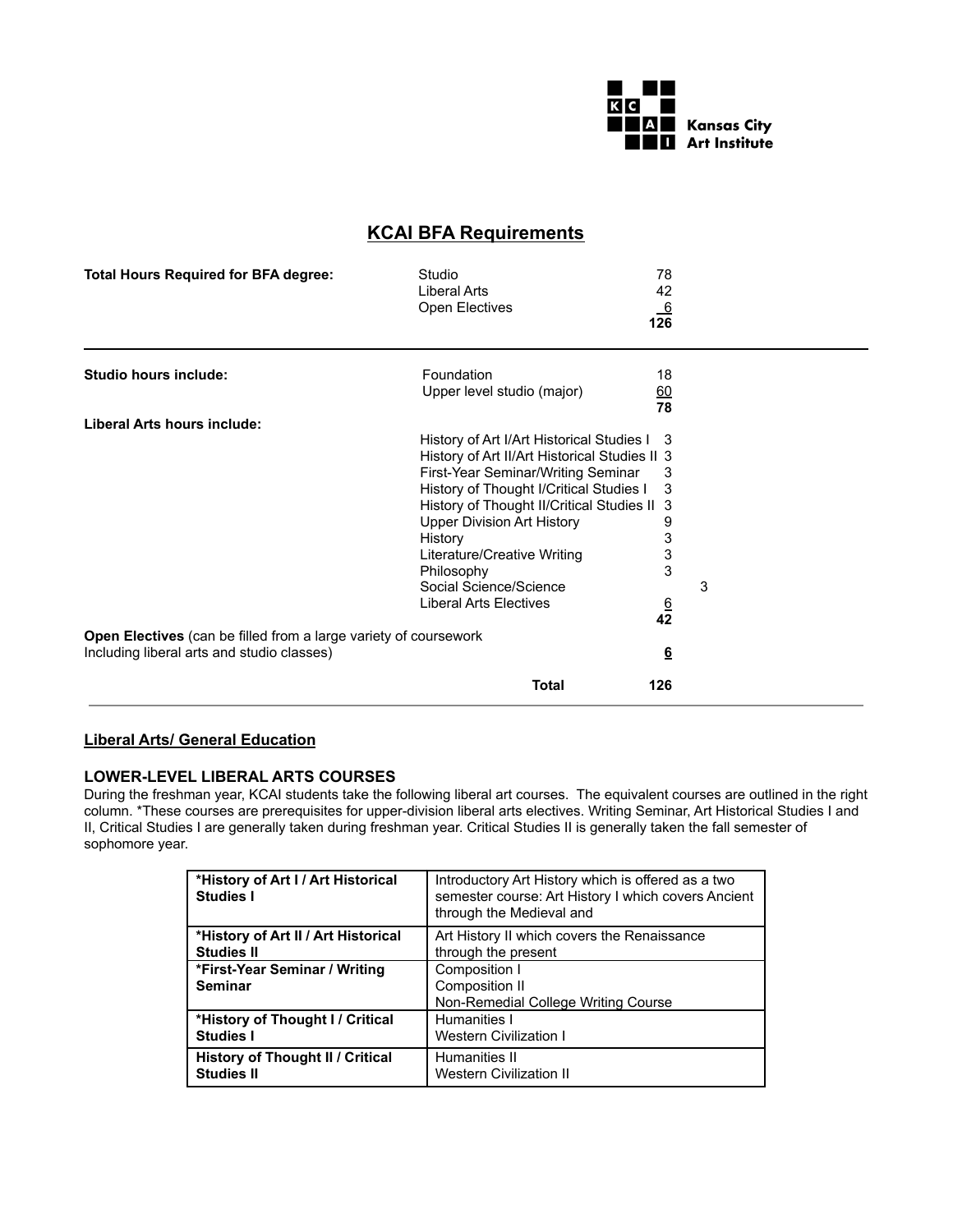

### (**Liberal Arts/ General Education cont'd)**

# **UPPER-DIVISION LIBERAL ARTS COURSES**

During the sophomore year, KCAI students normally take two (2) liberal arts classes each semester for a total of four (4) classes or 12 credit hours.

Students are required to take one class from each subject area prior to graduation. Students cannot take the same class to fulfill more than one liberal arts requirement.

| Art History - 9 credit hours            | Recommendation is to take at KCAI; however, if<br>approved for transfer credit, must be 300 level or<br>higher. |                                             |
|-----------------------------------------|-----------------------------------------------------------------------------------------------------------------|---------------------------------------------|
|                                         |                                                                                                                 |                                             |
| History - 3 credit hours                |                                                                                                                 | Historical works taught in the History      |
|                                         |                                                                                                                 | department                                  |
| Literature/ Creative Writing - 3 credit |                                                                                                                 | Literature (any literature-based course.    |
| hours                                   |                                                                                                                 | Composition I or II will not fulfill this   |
|                                         |                                                                                                                 | requirement)                                |
|                                         |                                                                                                                 | Drama (Literary works taught in the English |
|                                         |                                                                                                                 | department only, not theater)<br>Philosophy |
| Philosophy - 3 credit hours             |                                                                                                                 | Religion                                    |
|                                         |                                                                                                                 | Ethics                                      |
|                                         |                                                                                                                 | Logic                                       |
|                                         |                                                                                                                 | <b>Political Thought</b>                    |
|                                         |                                                                                                                 | Aesthetics                                  |
| The Sciences - 3 credit hours           |                                                                                                                 | <b>Natural Science</b>                      |
| (Science or Social Science)             |                                                                                                                 | <b>Physical Science</b>                     |
|                                         |                                                                                                                 | <b>Environmental Science</b>                |
|                                         |                                                                                                                 | Scientific Thought                          |
|                                         |                                                                                                                 | Anthropology                                |
|                                         |                                                                                                                 | Government                                  |
|                                         |                                                                                                                 | <b>Political Science</b>                    |
|                                         |                                                                                                                 | Psychology                                  |
|                                         |                                                                                                                 | Sociology                                   |
| Liberal Electives - 6 credit hours      |                                                                                                                 | Additional course work done in the above    |
|                                         |                                                                                                                 | subjects and/or:<br>Composition I or II     |
|                                         |                                                                                                                 | Foreign Language                            |
|                                         |                                                                                                                 | Math                                        |
|                                         |                                                                                                                 | Public Speaking (English or Speech Dept)    |
|                                         |                                                                                                                 | Speech (English or Speech Dept)             |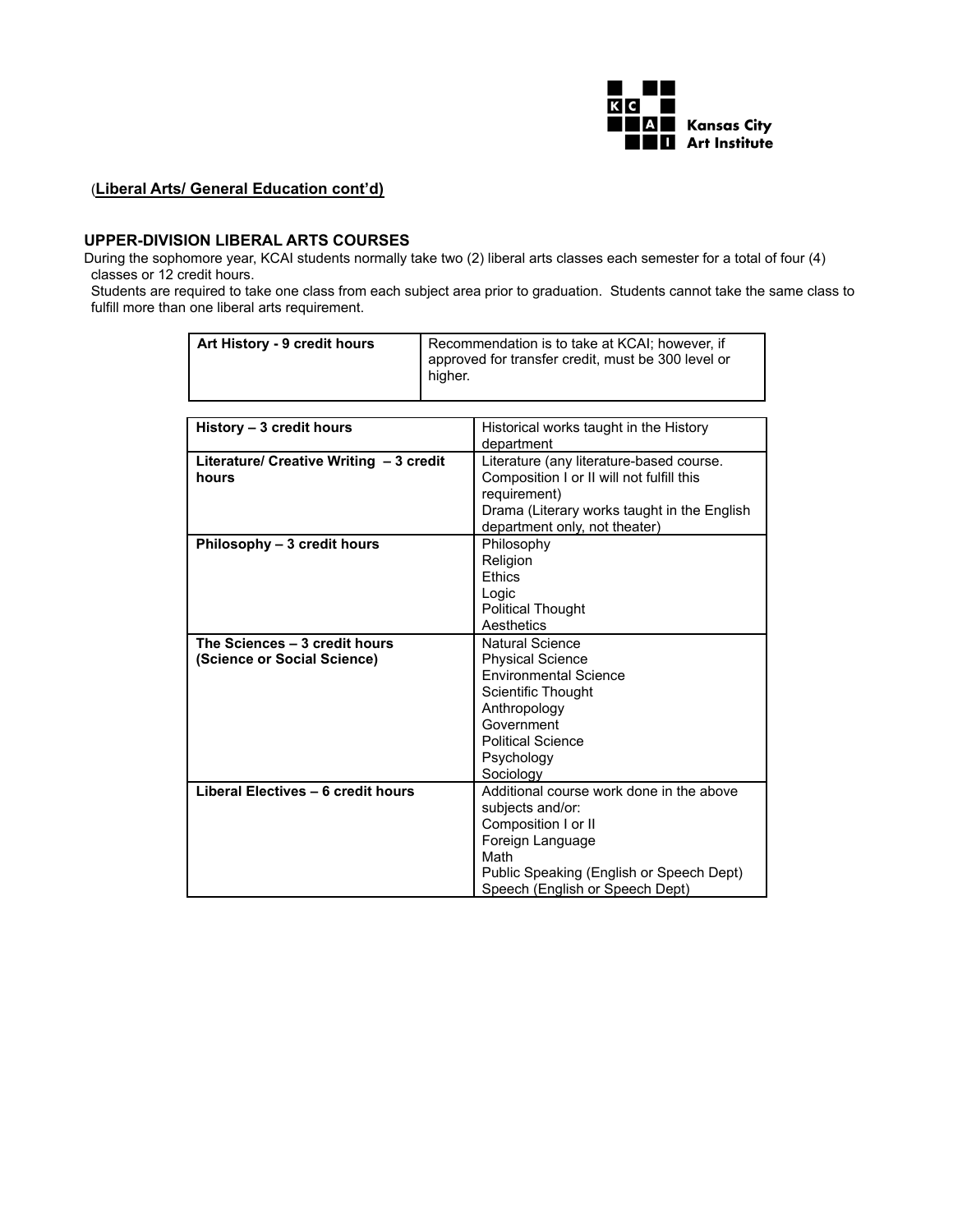

#### (**Liberal Arts/ General Education cont'd)**

#### **OPEN ELECTIVES**

The two 3 credit hour open electives can be filled from a large variety of coursework including liberal arts and studio classes.

# **STUDIO CREDIT HOURS**

Studio credits completed prior to enrollment at KCAI that are applied to studio requirements, will require student's department chair approval before they will be applied as studio electives. Approved credits will be applied to a student's record after the coursework has been completed (with a grade of "C" or better and non-graded courses for which the student earned credits: Satisfactory (S), Pass (P) or Credit (C or CR). *Additional documentation may need to be submitted regarding non-grade courses and their grade equivalents if not noted on transcript).* Once enrolled, in order to obtain the department chair's permission to apply studio transfer credit hours completed prior to KCAI enrollment, students must request the "Petition for Application of Unused Studio Credits" from the Director of Student Support. Current KCAI students need department chair approval prior to taking studio courses at another institution.

#### **Not transferable:**

College Preparatory Classes Physical Education

# **KCAI also accepts the following credits:**

Advanced Placement program examination (AP), International Baccalaureate program examination (IB), College-Level Examination Program (CLEP)

Guidelines for these credits are on the following pages.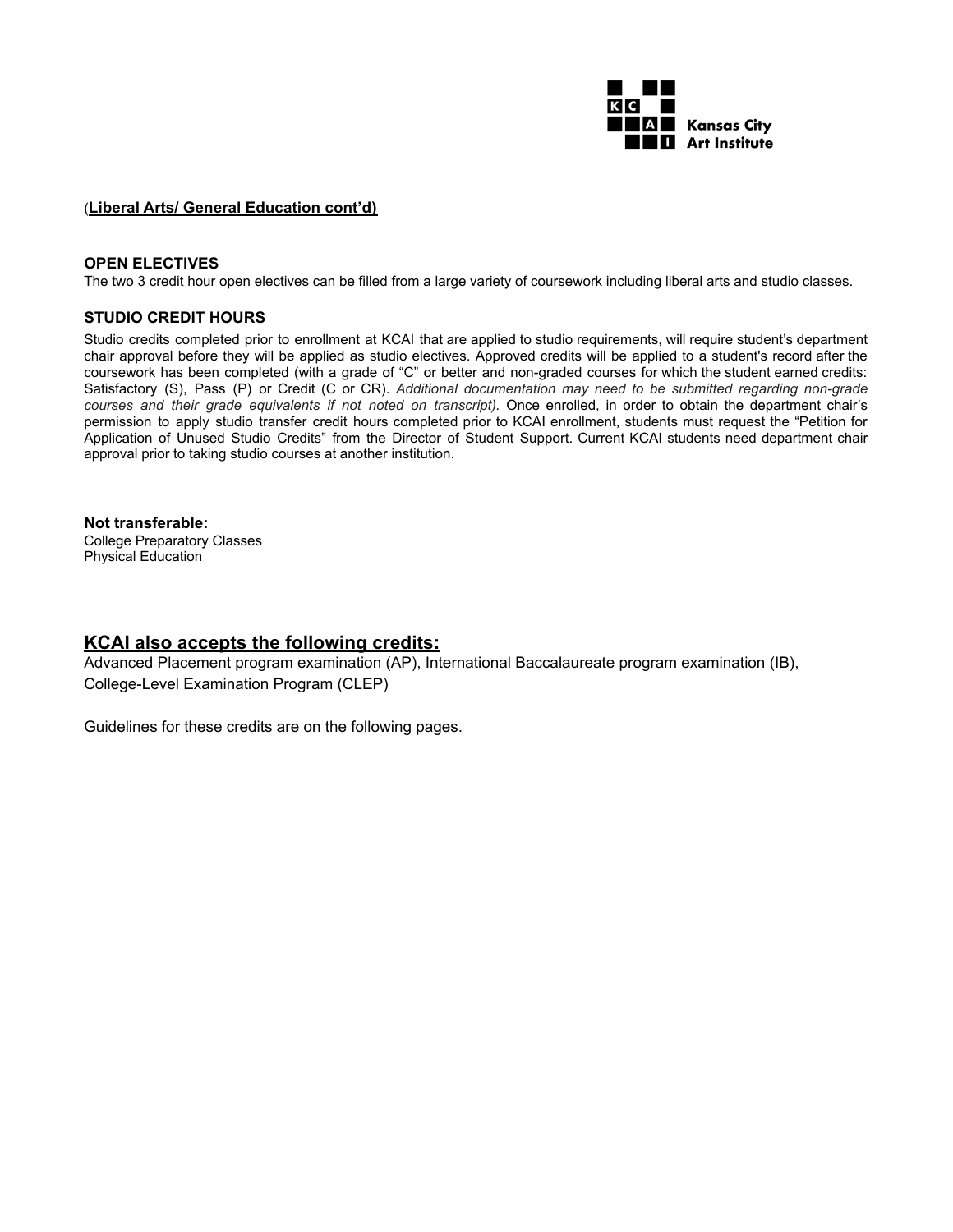

#### **Advanced Placement program examination (AP)**

Students who earn AP credit during high school may apply the credits to KCAI degree requirements within the guidelines indicated below. KCAI must have the official AP transcript before transfer credit can be granted.

#### **Art History**

- 1. Students must obtain a minimum score of a 4 to receive credit for this examination.
- 2. Students will receive 3 semester credits, which will be applied to a liberal arts elective requirement or the open elective requirement.
- 3. The credit hours cannot be applied to the art history pre-requisite courses, History of Art I and History of Art II.

#### **Liberal Arts**

- 1. Students must obtain a minimum score of a 4 to receive credit for this examination.
- 2. Students will receive 3 semester credits, which will be applied to a liberal arts elective requirement or the open elective requirement.
- 3. The credit hours cannot be applied to the liberal arts prerequisite courses, First-Year Seminar, History of Thought I, or History of Thought II.

# **Studio Art Courses**

- 1. Students must receive a minimum score of a 4 to receive credit for this examination.
- 2. Students will receive 3 semester credits, which will be applied to the open elective requirement. The credit hours can be applied to a studio elective requirement only with permission from the student's departmental chair.

# **Approved AP Courses for Credit:**

Art History - Liberal Arts Art-Drawing - Open Elective Art-General - Open Elective Biology (non-lab) - Liberal Arts Computer Science - Open Elective English Language/Composition - Liberal Arts English Literature/Composition - Liberal Arts Environmental Science - Liberal Arts European History - Liberal Arts French, German, Spanish, or Latin (Language course) - Liberal Arts History - Liberal Arts U.S. Government and Political Science - Liberal Arts Math - Liberal Arts Music Theory - Liberal Arts Psychology - Liberal Arts Statistics - Liberal Arts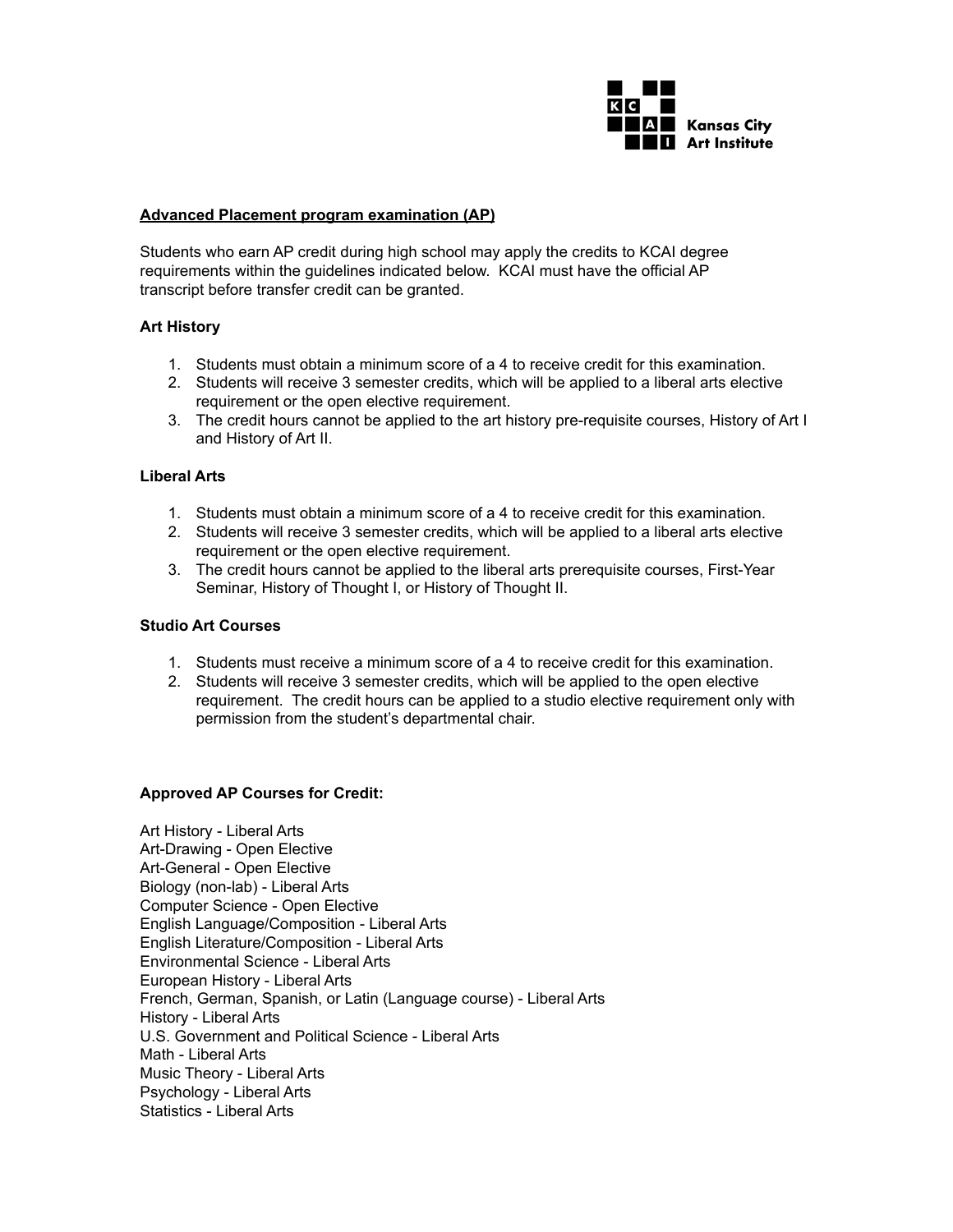

#### **International Baccalaureate program examinations (IB)**

Students who earn IB credit during high school may apply the credits to KCAI degree requirements within the guidelines indicated below. KCAI must have the official IB transcript before transfer credit can be granted. The first three IB credit hours will always be applied to the open elective requirement.

#### **Liberal Arts**

- 1. Students must obtain a minimum score of a 4 to receive credit for this examination.
- 2. Students will receive 3 semester credits, which will be applied to a liberal arts elective requirement or the open elective requirement.

#### **Studio Art Courses**

- 1. Students must receive a minimum score of a 4 to receive credit for this examination.
- 2. Students will receive 3 semester credits, which will be applied to the open elective requirement. The credit hours can be applied to a studio elective requirement only with permission from the student's departmental chair.

### **Approved IB Courses for Credit (other courses may be considered on a case-by-case basis):**

Economics – Liberal Arts Geography – Liberal Arts History – Liberal Arts Islamic History – Liberal Arts Philosophy – Liberal Arts Psychology – Liberal Arts Social and Cultural Anthropology – Liberal Arts Business and Management – Open Elective Information Technology in a Global Society – Open Elective Biology – Liberal Arts Chemistry – Liberal Arts Design Technology – Open Elective Environmental Systems – Liberal Arts Physics – Liberal Arts Mathematics – Liberal Arts Computer Science – Open Elective Foreign Language – Liberal Arts Greek – Liberal Arts Latin – Liberal Arts Music (Performance based) – Open Elective Theatre Arts – Open Elective Visual Arts – Studio